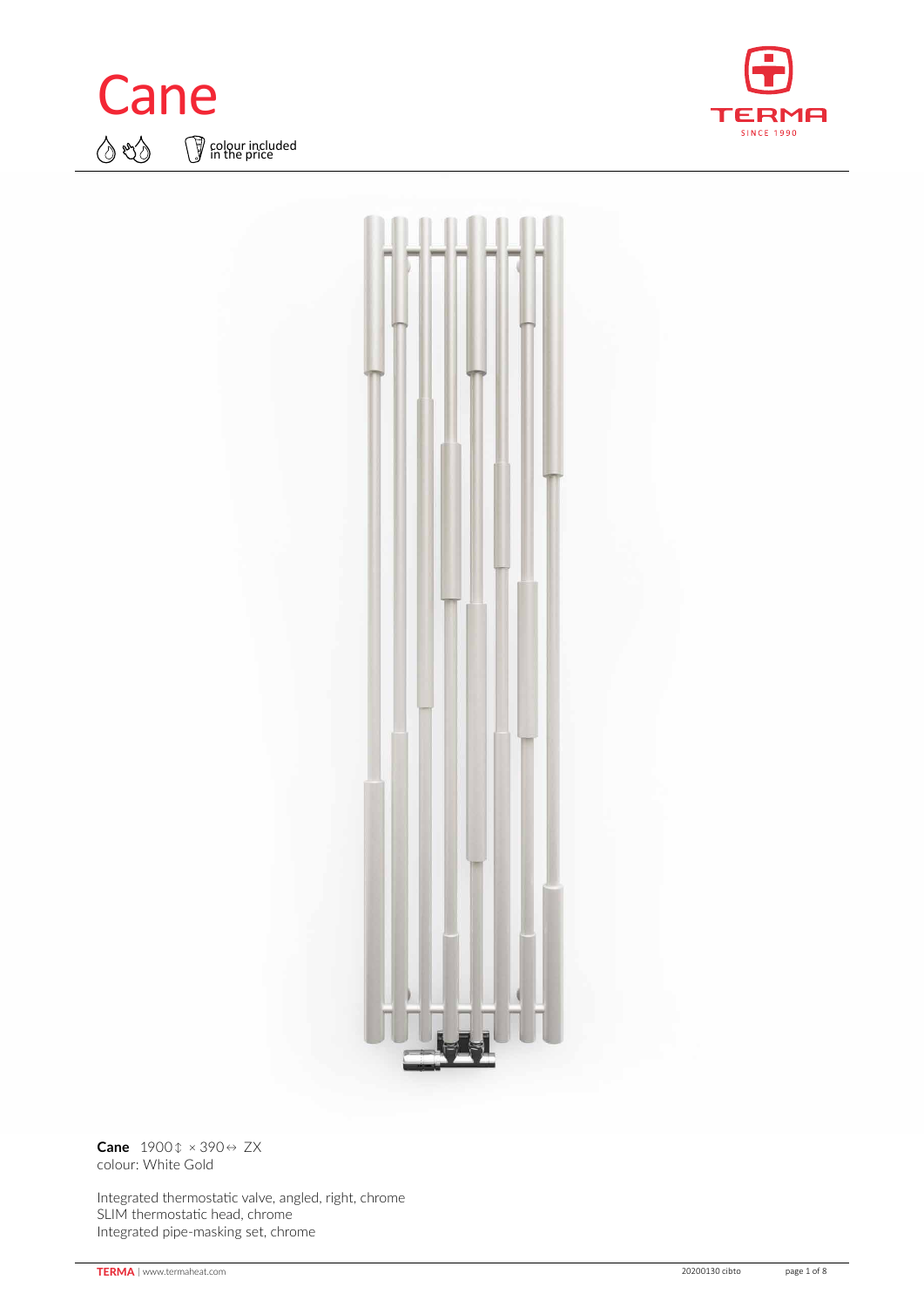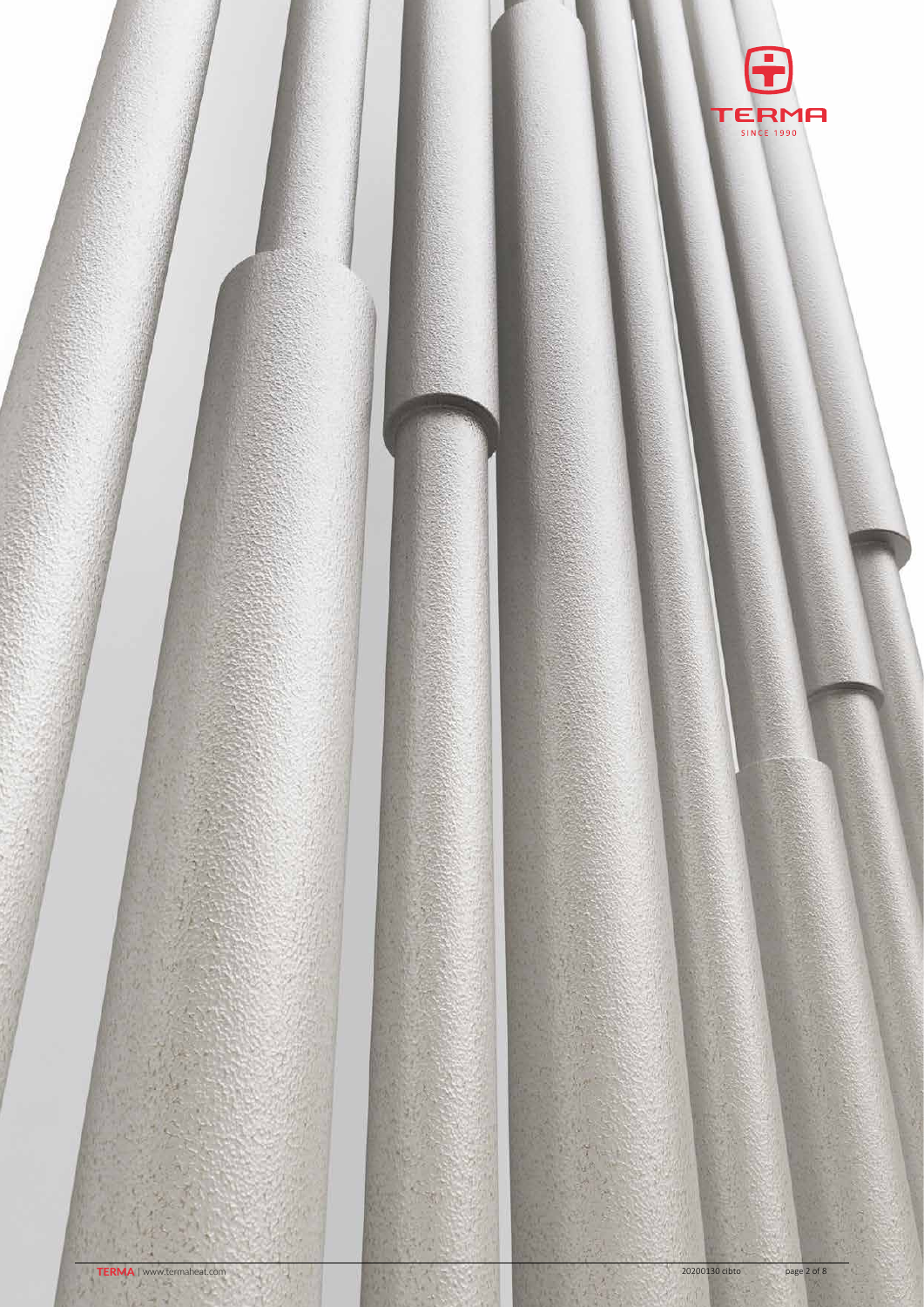



Design: *Jacek Ryń*

# Standard connection:



#### Available sizes:



# Specification:

Working pressure: 1000 kPa Maximum operating temperature: 95°C

| А¢<br>[mm] | $B \leftrightarrow$<br>[mm] | C1<br>[mm] | 756520°C<br>ΙWΙ | 55 45 20°C<br>[W] | ◙<br>[W] | D<br>[mm] | E<br>mm | F<br>[mm] | [dm <sup>3</sup> ] | [kg]  | Product code<br>Configuration code p. 7 |
|------------|-----------------------------|------------|-----------------|-------------------|----------|-----------|---------|-----------|--------------------|-------|-----------------------------------------|
| 1300       | 390                         | 50         | 569             | 300               | 600      | 250       | 1180    | 60        | 6.77               | 13.53 | WGCAN130039                             |
| 1600       | 390                         | 50         | 670             | 354               | 800      | 250       | 1480    | 60        | 7.69               | 15,30 | WGCAN160039                             |
| 1900       | 390                         | 50         | 768             | 405               | 800      | 250       | 1780    | 60        | 8.56               | 17.78 | WGCAN190039                             |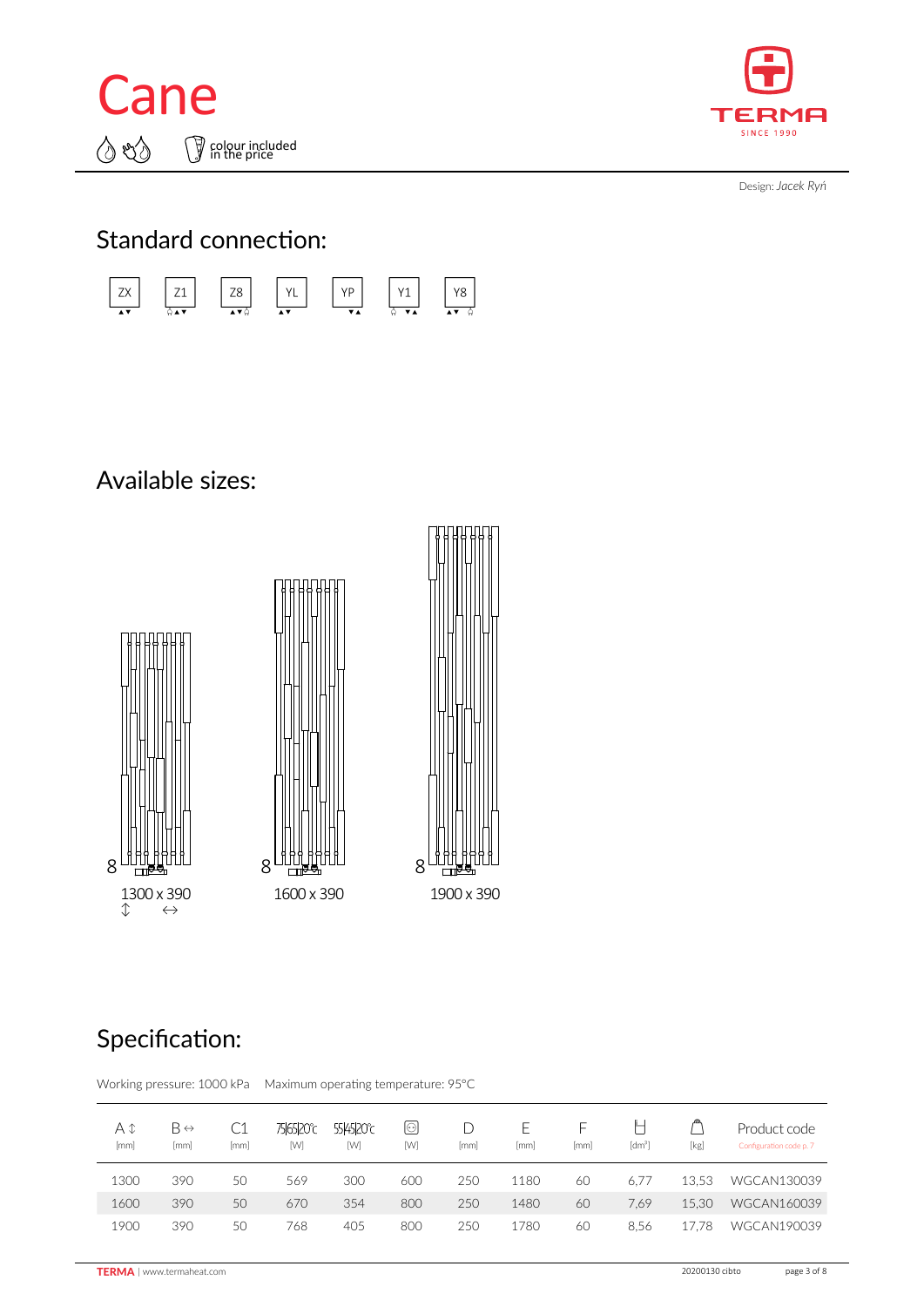



# Technical drawing:



a – Height B – Width C1-C5 – Distance between pipe centres D – Horizontal distance between mounting bracket centres  $E -$  Vertical distance between mounting brackets  $F -$  Distance between a mounting bracket and the bottom of the radiator

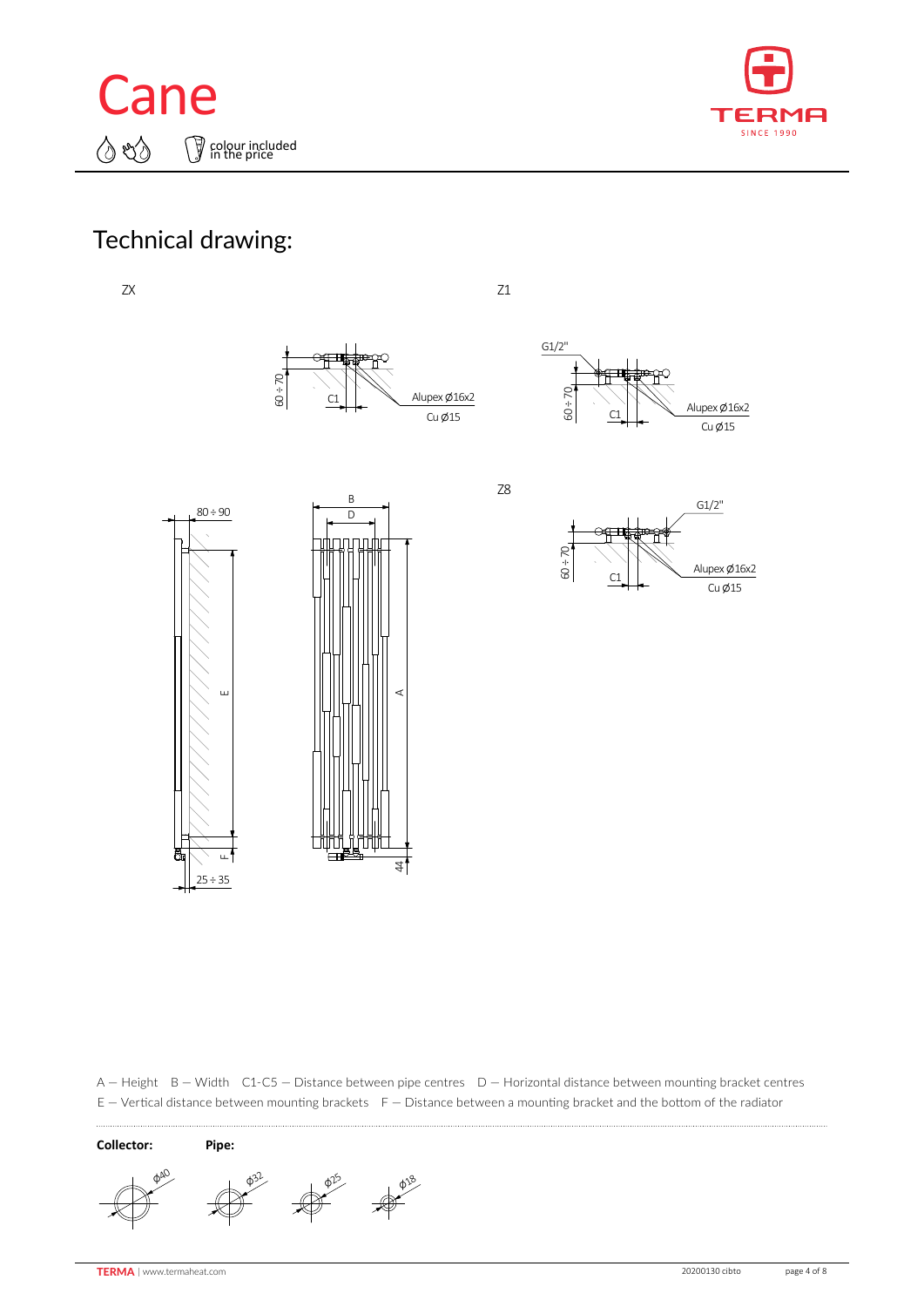



Alupex Ø16x2  $Cu$  Ø15

### Technical drawing:

YL

YP

 $OQ$ 



a – Height B – Width C1-C5 – Distance between pipe centres D – Horizontal distance between mounting bracket centres  $E -$  Vertical distance between mounting brackets  $F -$  Distance between a mounting bracket and the bottom of the radiator



 $\ddotsc$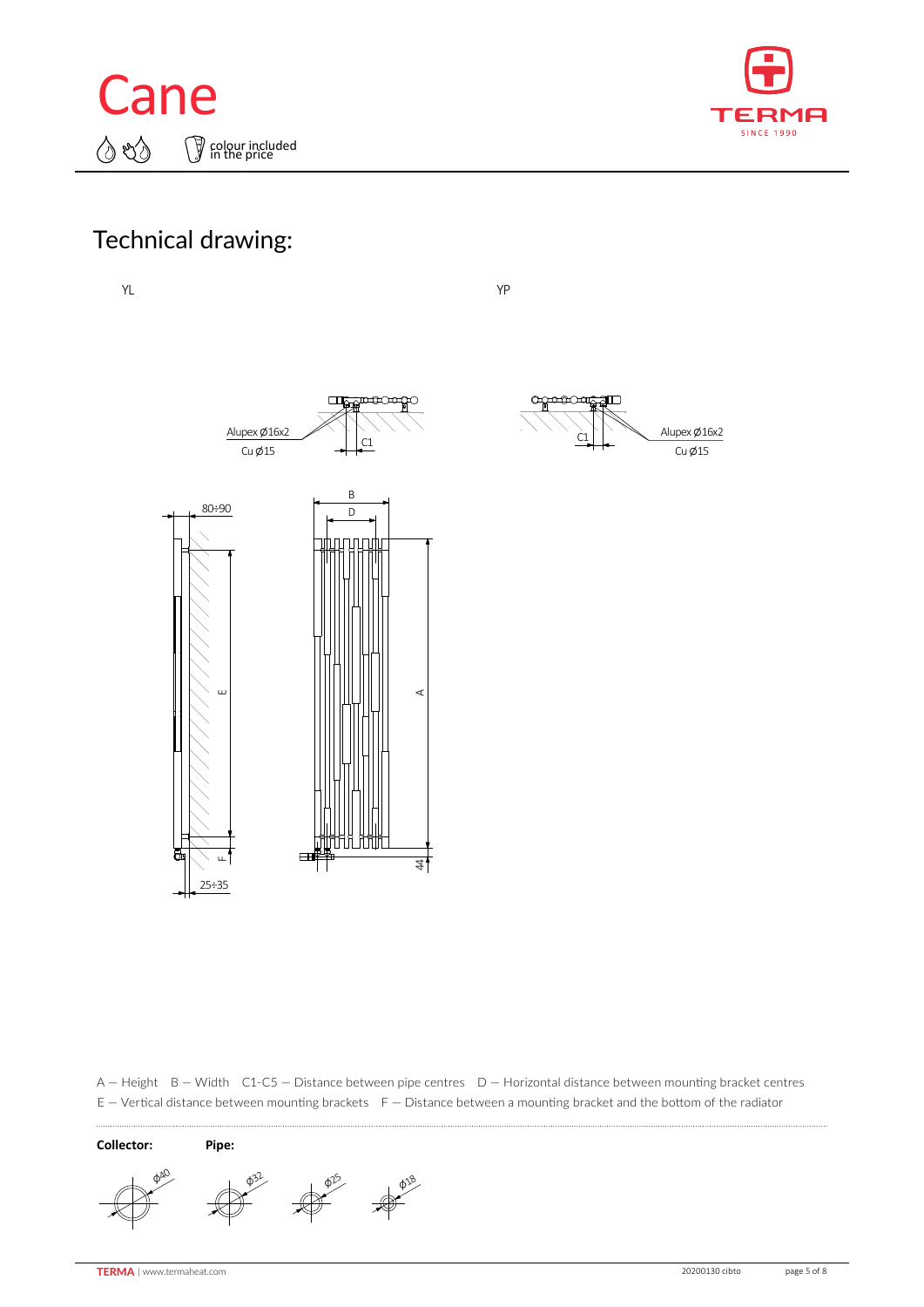



## Technical drawing:



a – Height B – Width C1-C5 – Distance between pipe centres D – Horizontal distance between mounting bracket centres  $E -$  Vertical distance between mounting brackets  $F -$  Distance between a mounting bracket and the bottom of the radiator

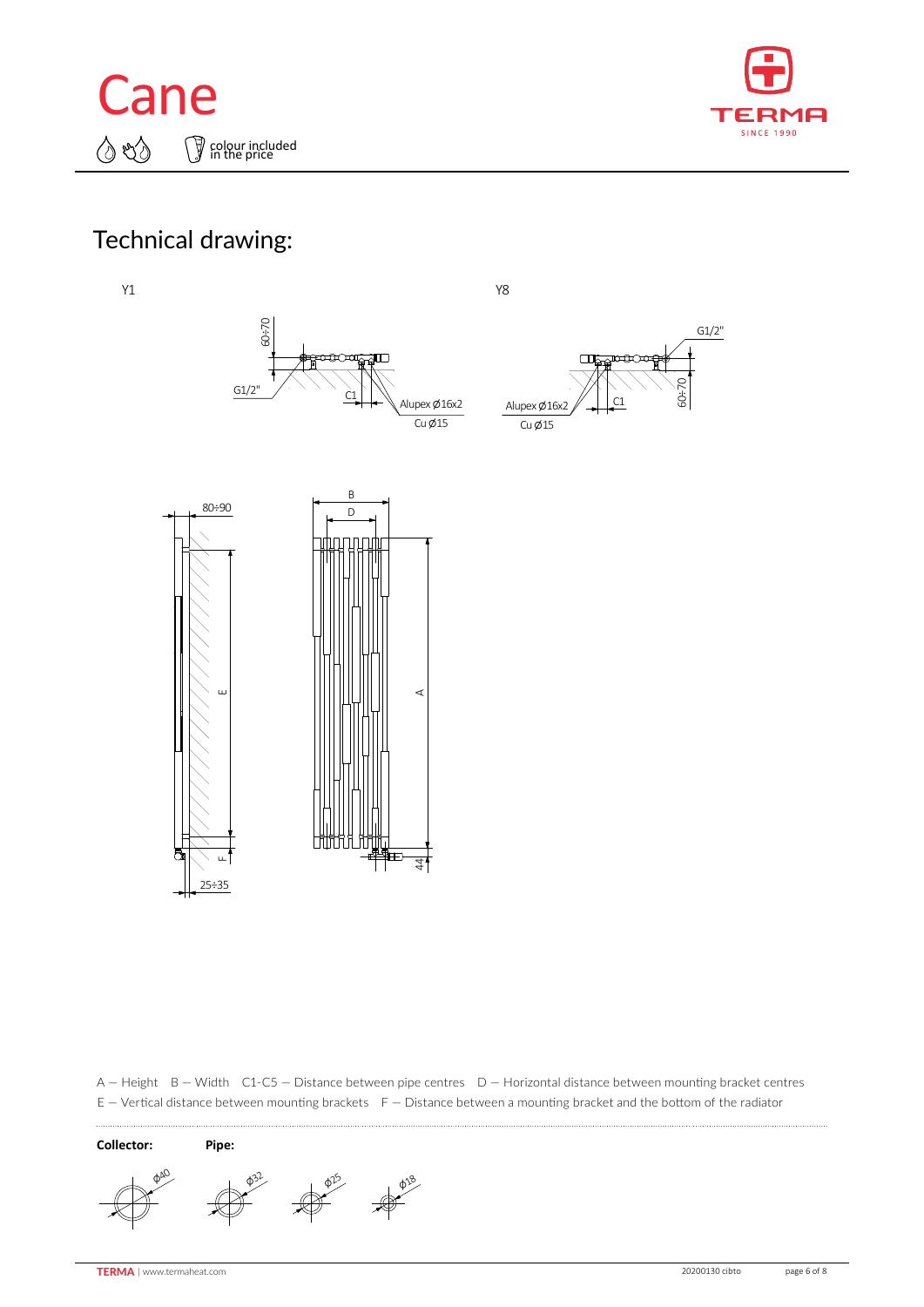



In the table with technical data, the last column lists product codes. When placing an order, please remember to quote the product code followed by the configuration code as shown in the diagram below:

#### The construction of a water and dual fuel radiator product and configuration code:

#### WGCAN130039

K916ZX

PRODUCT CODE (located in the table for the product) CONFIGURATION CODE (supplemented by hand)

#### Example Configuration



# Epoxy primer

**E** – Code of epoxy primer is an extra processes.

WGCAN130039 K916ZX E-*Extra processes or additions code*